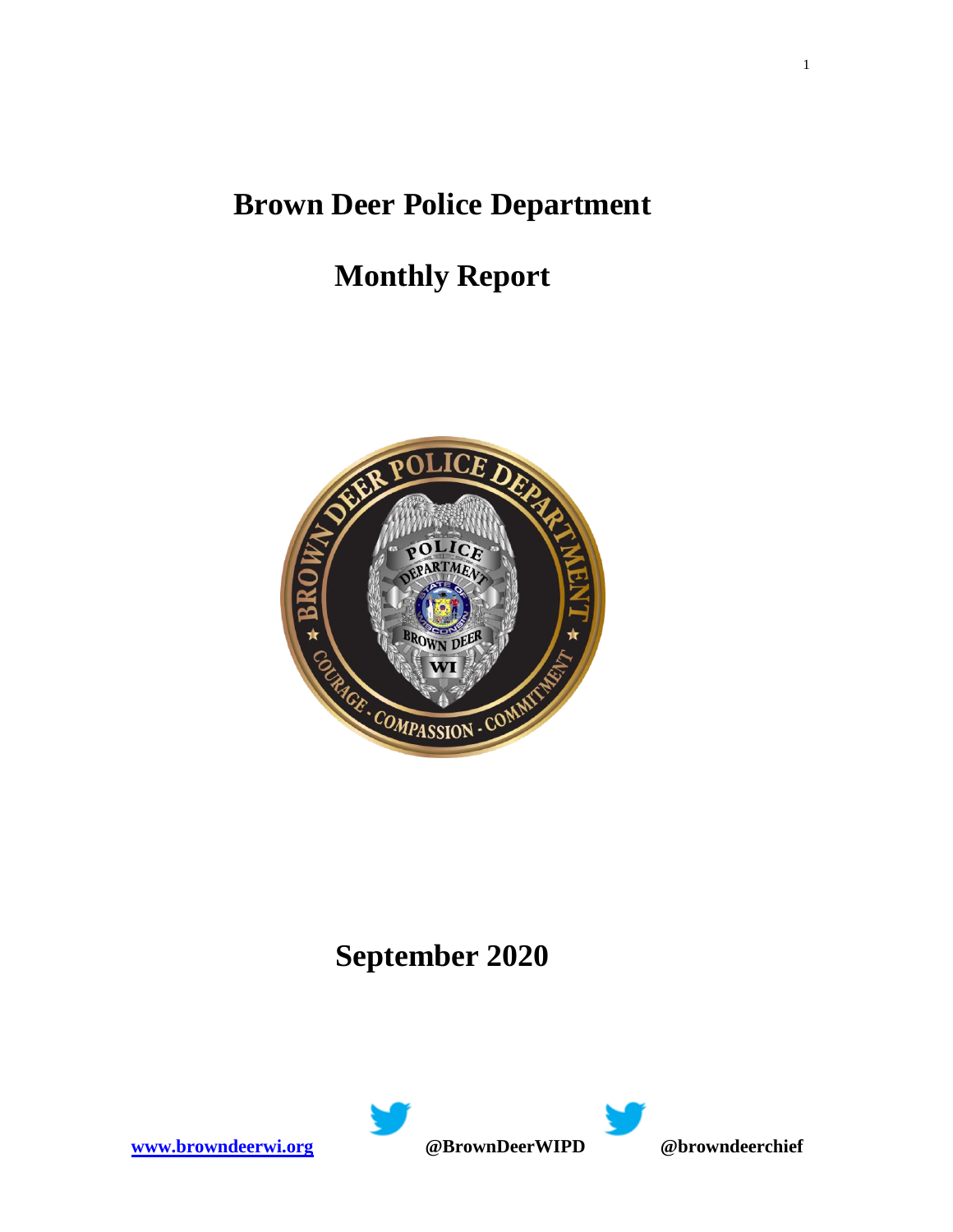#### *Activity Report:*

During the month of September, the Brown Deer Police Department responded to 1249 calls for service, issued 259 traffic citations, 70 parking citations and made 91 non-traffic related arrests/citations. Overall activity level was lower when compared with the prior year.

#### **Citations & Arrests**

Traffic: 259 Non-Traffic: 91

| <b>Speed Related</b>               | 49 | <b>Weapon Related</b>        | 3  |
|------------------------------------|----|------------------------------|----|
| <b>Traffic Signs &amp; Signals</b> | 19 | Battery/Assault              | 3  |
| <b>Driver License Violations</b>   | 85 | Burglary/Trespassing         |    |
| <b>Vehicle Registration</b>        | 40 | <b>Disorderly Conduct</b>    | 12 |
| OMVWI/PAC                          | 12 | <b>Obstructing/Resisting</b> | 2  |
| Insurance                          | 18 | Drug Related                 | 25 |
| <b>Seat Belts</b>                  | 26 | Theft                        | 2  |
| All Others                         | 10 | <b>Retail Theft</b>          | 13 |
|                                    |    | Robberv                      | 0  |
|                                    |    | <b>Domestic Related</b>      | 20 |
|                                    |    | Warrants                     | 3  |
|                                    |    | <b>All Others</b>            |    |

#### **Chief's Report**

Due to the COVID-19 pandemic the Department continues to operate under its pandemic operations policy. Restrictions are being eased and the Department has increased enforcement actions and is participating in traffic grants.

The Department has seen a dramatic increase in drug and gun seizures this year. So far, year to date, the Department has seized 46 guns and had 88 drug violations compared to 19 guns and 86 drug violations for all of 2019.

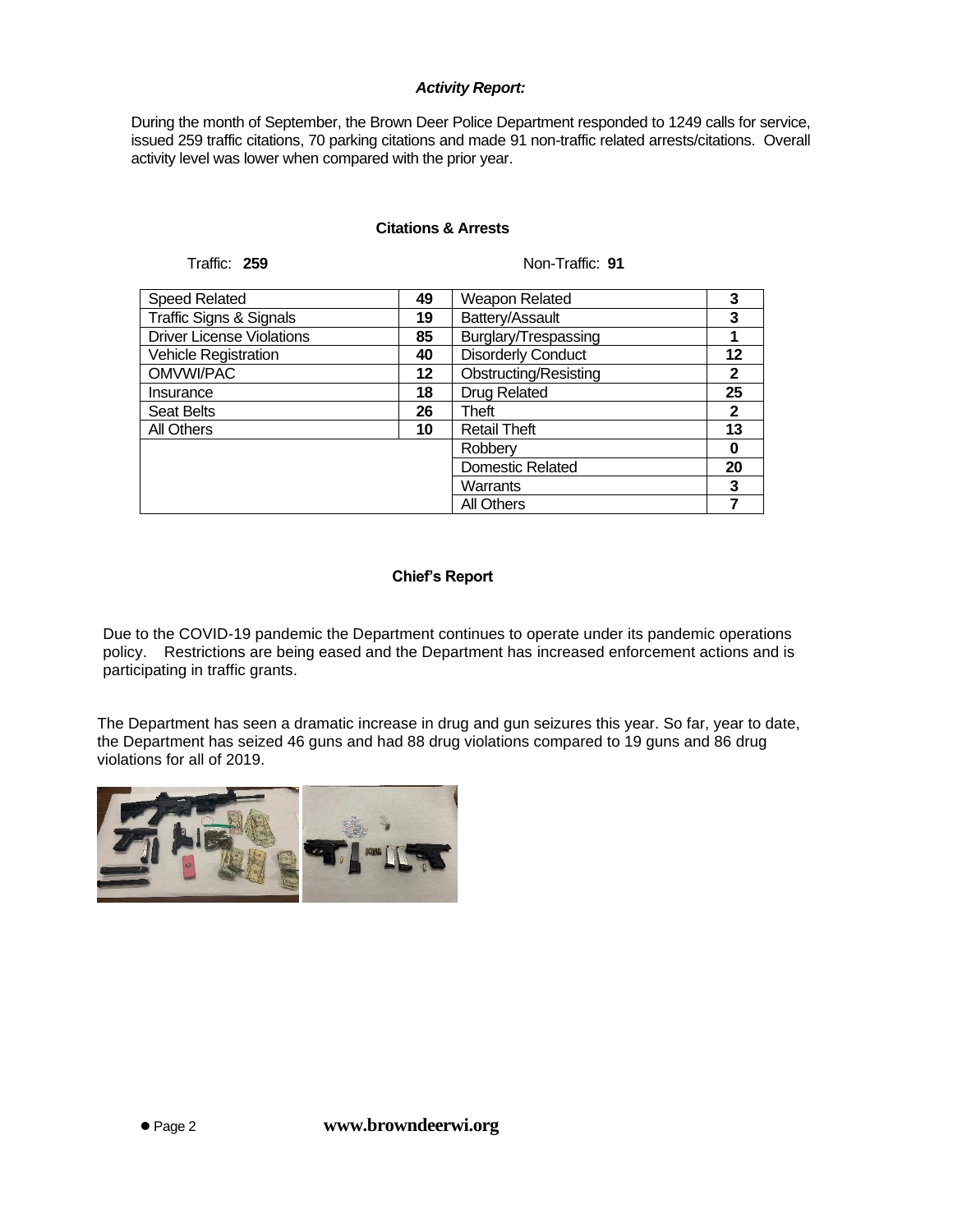### **2019/2020 Year to Date Calls for Service**



**2019/2020 Year to Date Enforcement Action (arrests, citations & warnings)**

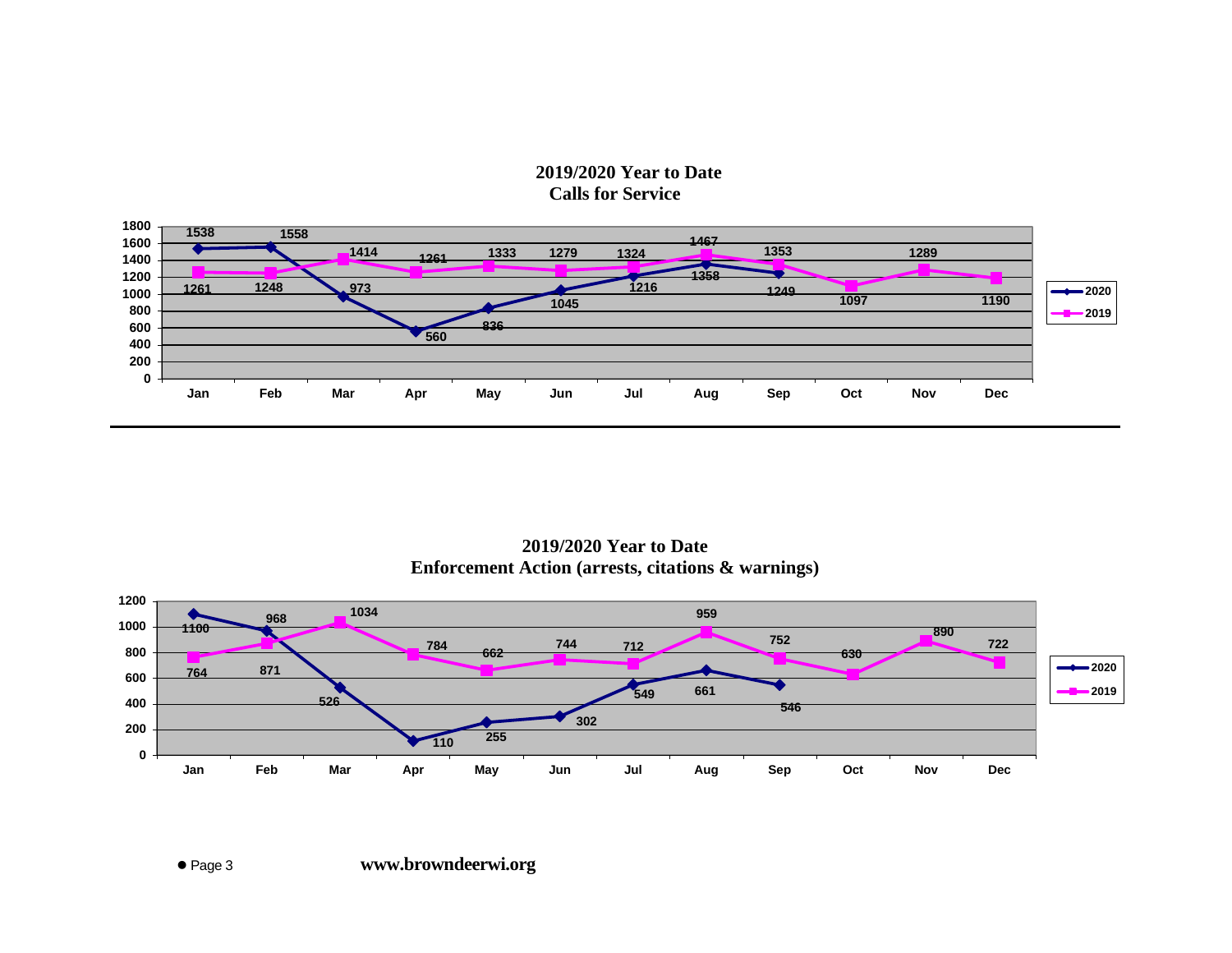**Reported Crime Comparison September 2019/2020**



**Reported Crime Comparison Year to Date**

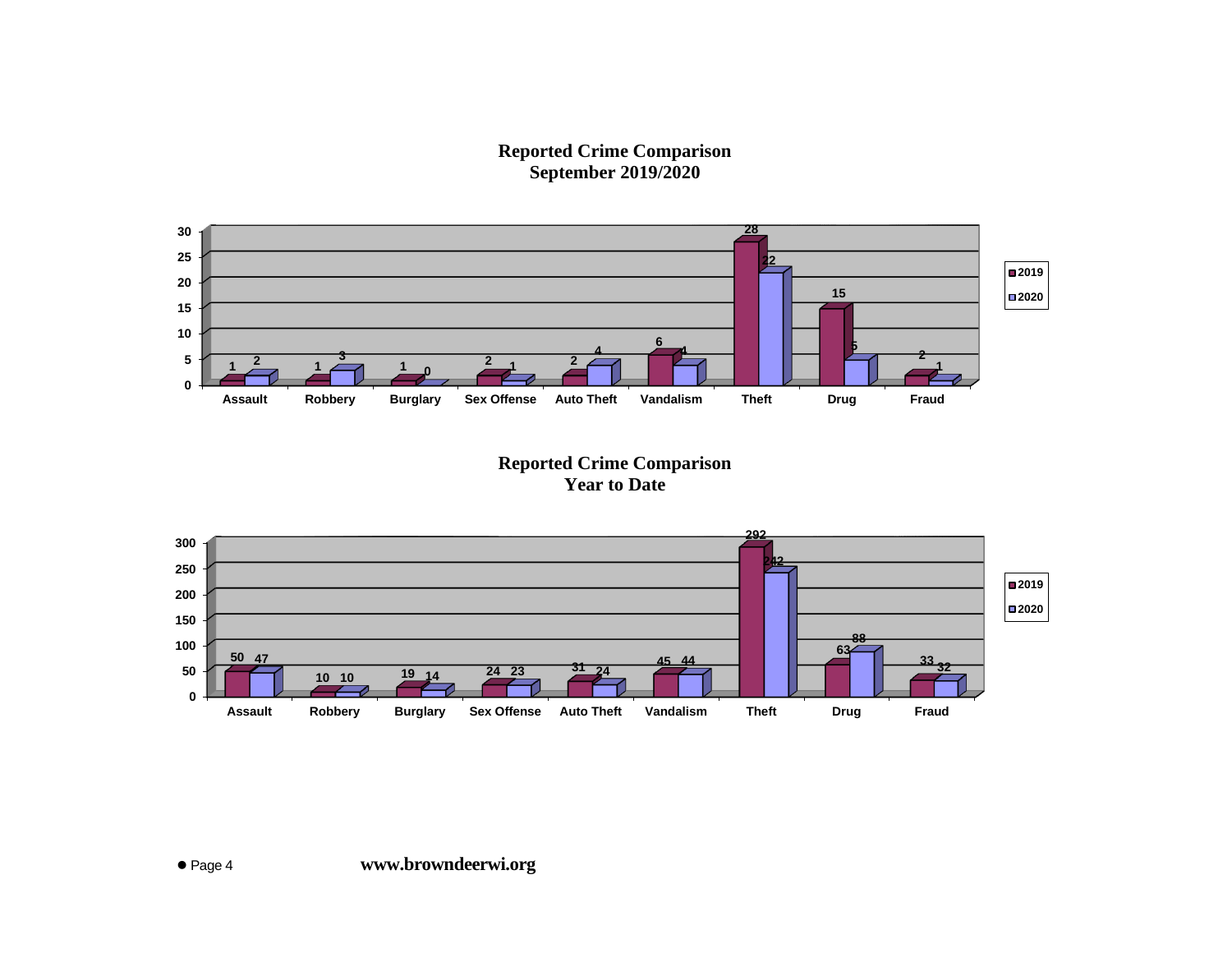

General Calls for Service – Complaints that typically do not require a police report and/or those that occur infrequently enough that they can't be assigned to one of the listed categories. Examples would be disabled vehicles, death investigations, etc.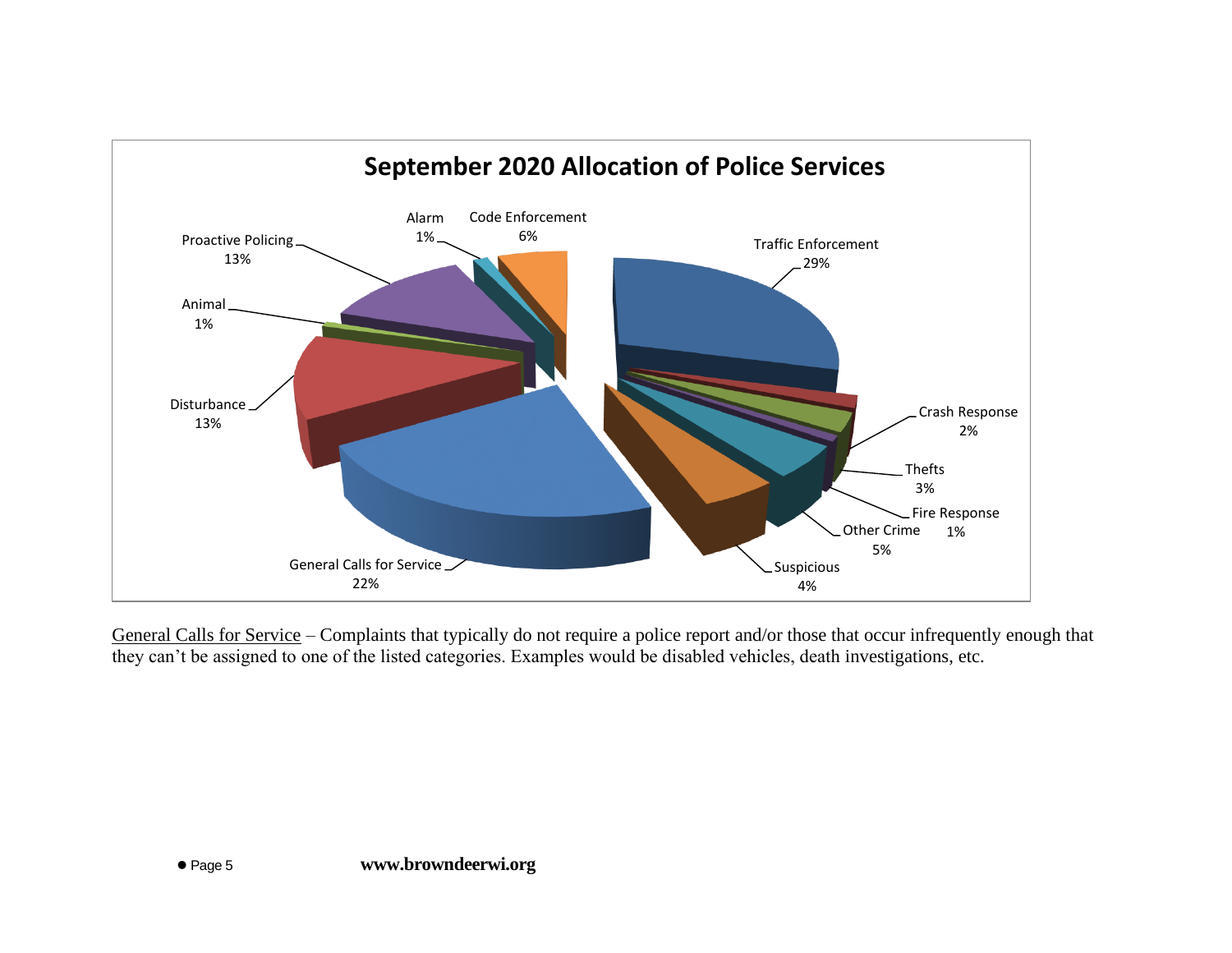

\* 70% of Bayside Reported Incidents are associated with the Communications Center



Part I offenses include: Homicide, assaults, burglary, robbery, theft and MV theft. Part II offenses include general order crimes such as disorderly conduct, frauds, vandalism, narcotic offenses.